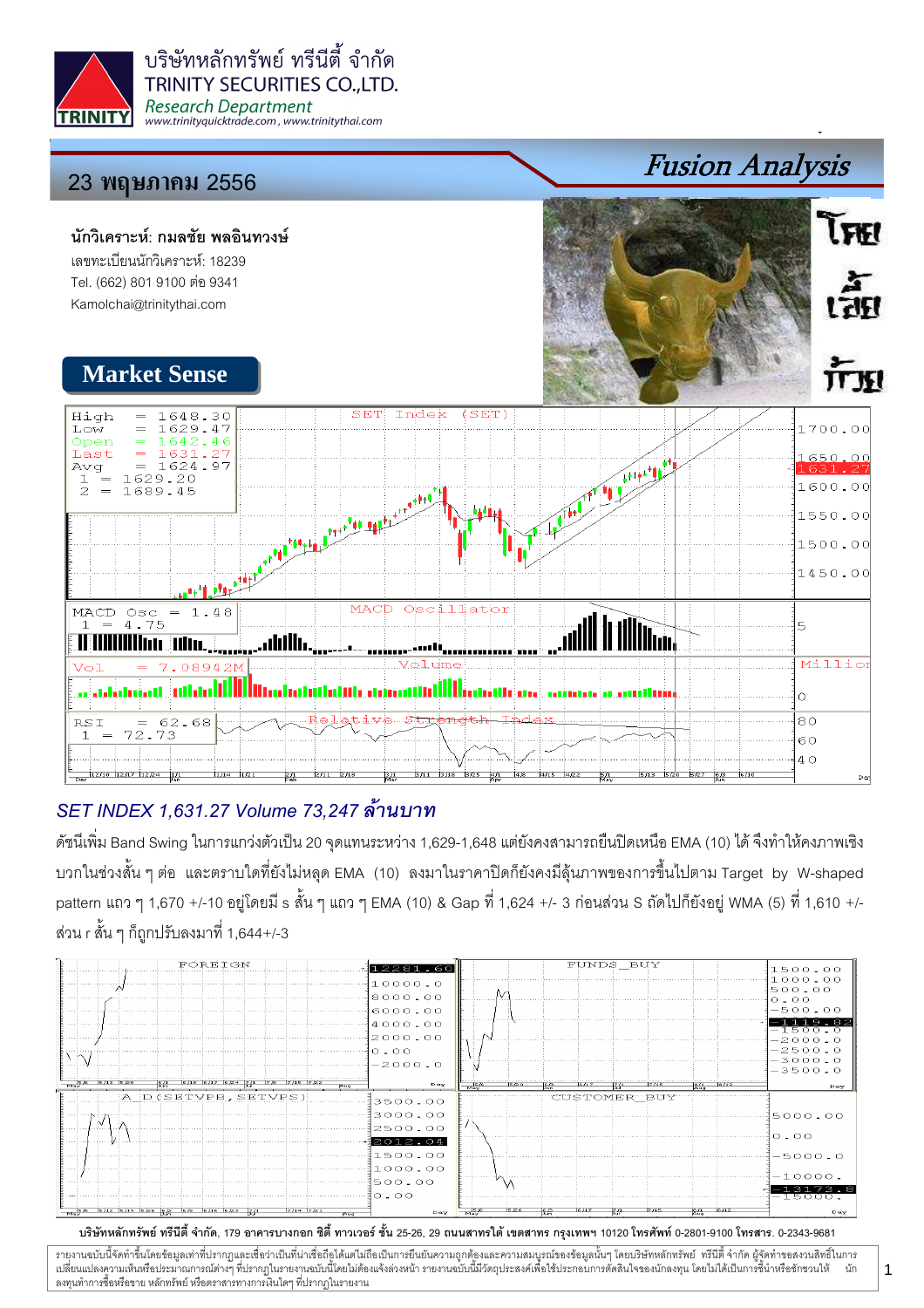

# SHORT-TERM TRADING

| <b>VGI</b>                                                                                   | Trading buy                                                                                                               | ปิด: 153                                                                                                                 | แนวรับ: 152-150                                                                                                                                                                                                                                                                                                        | แนวต้ำน: 157.5-159.5 R=162-164                                                                                                        |     |
|----------------------------------------------------------------------------------------------|---------------------------------------------------------------------------------------------------------------------------|--------------------------------------------------------------------------------------------------------------------------|------------------------------------------------------------------------------------------------------------------------------------------------------------------------------------------------------------------------------------------------------------------------------------------------------------------------|---------------------------------------------------------------------------------------------------------------------------------------|-----|
|                                                                                              | ราคาแกว่งตัวขึ้นในกรอบของ Fibonacci<br>channel โดยเฉพาะหากไม่หลุด 148 ลงมาให้<br>STOPLOSS ก็จะดู OK ต่อ รวมทั้ง Indicator | High<br>Low<br>Open<br>Ava 1<br>Avg $2 = 145.30$<br>Avg<br>Avg<br>Ava<br>Avg $7 = 102.64$<br>$0.008 = 131.32$<br>5/22/13 | VGI GLOBAL MEDIA PUBLIC C (VGI)<br>$= 156.00$<br>$= 148.50$<br>$= 150.50$<br>$= 153.00$<br>$= 146.60$<br>$3 = 140.06$<br>$-136.46$<br>$5 = 136.50$<br>$6 = 129.91$<br>$100.008 = 170.74$<br>$33.338 = 144.46$<br>$38.20% = 146.38$<br>$50.008 = 151.03$<br>$61.80% = 155.68$<br>$66.67% = 157.60$<br>$78.60% = 162.30$ | 190.00<br>180.00<br>170.00<br>160.00<br>150.00<br>140.00<br>130.00<br>120.00<br>110.00<br>100.00<br>190.00<br>80.00<br>70.00<br>60.00 |     |
| ระยะสั้นและยาวก็ยังอยู่ในช่องสัญญาณเชิงบวก<br>ที่ทำให้ Trading ได้หากไม่ถอยหลุด S ที่ให้ลงมา |                                                                                                                           |                                                                                                                          | MACD<br>Macd = $5.28$<br>$Signal = 4.05$                                                                                                                                                                                                                                                                               | 50.00                                                                                                                                 |     |
|                                                                                              |                                                                                                                           | 8K<br>%D<br>Vol<br>Avg                                                                                                   | $= 87.04$<br>Modified Stochastic<br>$= 85.10$<br>Volume<br>$= 5462.$<br>$= 10080.10$                                                                                                                                                                                                                                   | 50<br>Million<br>10.5                                                                                                                 |     |
|                                                                                              |                                                                                                                           | RSI                                                                                                                      | Relative<br>$= 72.39$                                                                                                                                                                                                                                                                                                  | Strength: Index<br>50                                                                                                                 | Day |
| <b>UWC</b>                                                                                   | <b>Trading buy</b>                                                                                                        | 9n: 3.76                                                                                                                 | แนวรับ: 3.74-3.64                                                                                                                                                                                                                                                                                                      | แนวต้าน: 3.94-4.04 R=4.1-4.2                                                                                                          |     |

ิราคา Form Flag แบบ rectangle pattern ที่ร<sub>ั</sub>อ คอยการทะลุกรอบขึ้นมาพร้อมด้วย Volume support โดยเฉพาะหากไม่หลุด 3.64 ลงให้ STOPLOSS ก็จะดู OK ต่อ รวมทั้ง Indicator ระยสั้นและยาวก็ยังอยู่ในช่องสัญญาณเชิงบวกที่ ทำให้ Trading ได้หากไม่ถอยหลุด S ที่ให้ลงมา



EA Trading buy  $\begin{vmatrix} \frac{1}{2} & \frac{1}{2} & \frac{1}{2} & \frac{1}{2} & \frac{1}{2} & \frac{1}{2} & \frac{1}{2} & \frac{1}{2} & \frac{1}{2} & \frac{1}{2} & \frac{1}{2} & \frac{1}{2} & \frac{1}{2} & \frac{1}{2} & \frac{1}{2} & \frac{1}{2} & \frac{1}{2} & \frac{1}{2} & \frac{1}{2} & \frac{1}{2} & \frac{1}{2} & \frac{1}{2} & \frac{1}{2} & \frac{1}{2} & \frac{1}{2}$ 

### นนวต้าน: 8.5-8.7 R=8.9-9.1

ราคาแกว่งตัวขึ้นในกรอบของ Fibonacci channel โดยเฉพาะหากไม่หลุด 7.9 ลงมาให้ STOPLOSS ก็จะดู OK ต่อ อีกทั้ง Indicator ระยะยาวก็ยังอยู่ในช่องสัญญาณเชิงบวกที่ทำให้ Trading ได้หากไม่ถอยหลุด S ที่ให้ลงมา



บริษัทหลักทรัพย์ ทรีนีตี้ จำกัด, 179 อาคารบางกอก ซิตี้ ทาวเวอร์ ชั้น 25-26, 29 ถนนสาทรใต้ เตตสาห กรุงเทพฯ 10120 โทรศัพท์ 0-2801-9100 โทรสาร. 0-2343-9681

รายงานฉบับนี้จัดทำขึ้นโดยข้อมูลเท่าที่ปรากฏและเชื่อว่าเป็นที่มากขึ้นตั้งเป็นก็ตะบนการตูกต้องและความสมบูรณ์ของข้อมูลนั้นๆ โดยบริษัทหลักทรัพย์ ทรีนี้ตี้จำกัด ผู้จัดทำขอสงวนสิทธิ์ในการ  $\ddot{\phantom{a}}$ เปลี่ยนแปลงความเห็นหรือประมาณการณ์ต่างๆ ที่ปรากฏในรายงานอบับนี้โดย การกระบบกันไม่ได้รับระบบการตัดสินใจของนักลงทุน โดยไม่ได้เป็นการขึ้นำหรือชักชวนให้ นัก ลงทุนทำการซื้อหรือขาย หลักทรัพย์ หรือตราสารทางการเงินใดๆ ที่ปรากฏในรายงาน